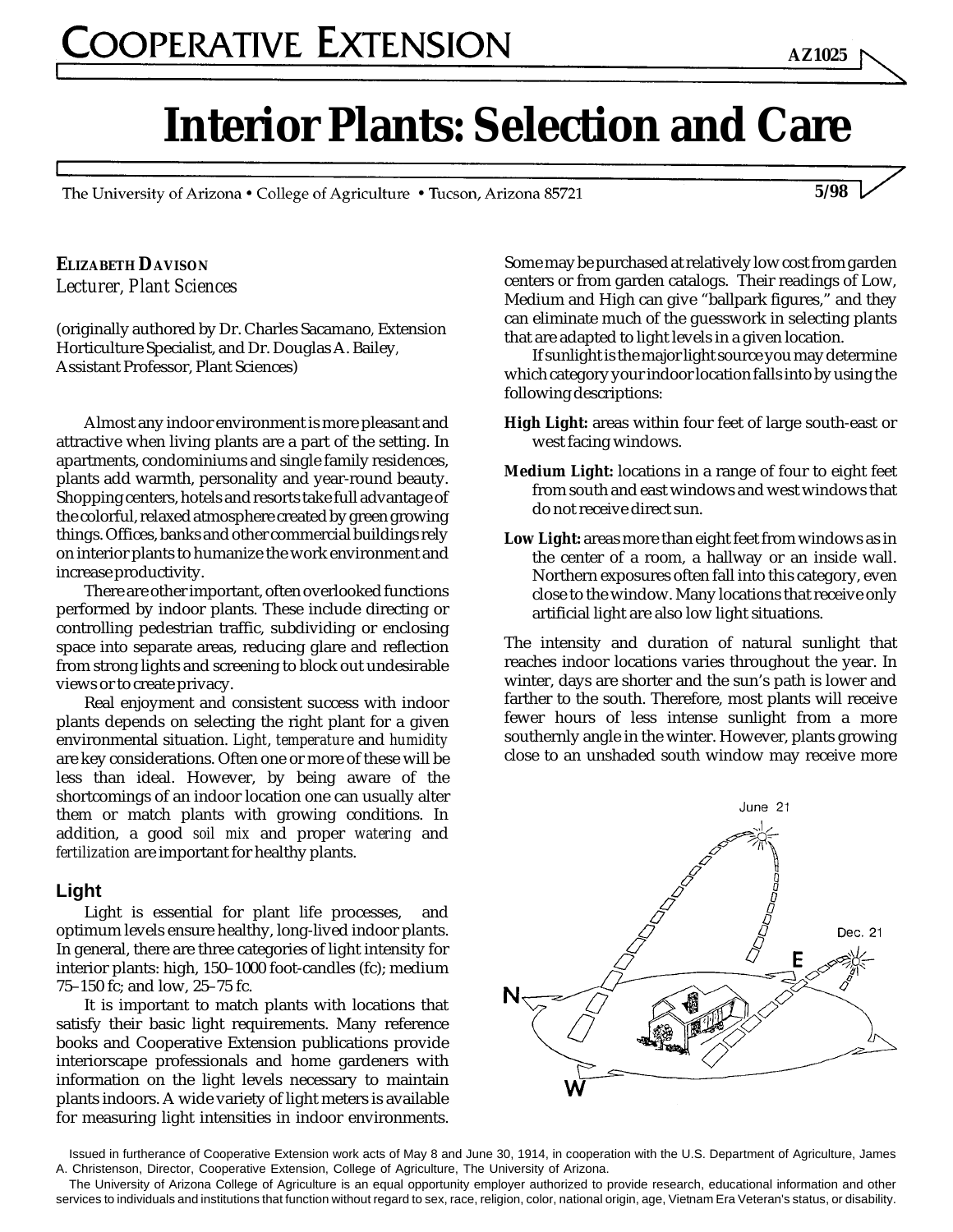direct sunlight at this time of year because of the low sun angle. In summer the days are longer and the sun's path is higher above the horizon. For many plants this is the peak growth period.

Keep in mind that there are less obvious factors which affect sunlight levels indoors. These include the following: the color of interior walls and floors, types of window coverings, roof overhangs, outside awnings, nearby buildings and trees that filter or block incoming light. In addition, "office hours" are often constant year round, providing low to mid levels of artificial light for 10 hours each day Monday through Friday, with no light at all for the entire weekend.

Plants grown in their light preference are vigorous, compact and bushy. Color is vibrant, leaves are normal size, and stems are sturdy. Bloom is promoted.

Plants grown at a light intensity below their optimum will have smaller leaves and less vivid color. They often grow more open and leggy and pruning may be necessary for compact form. Keep these plants drier than those in bright light and fertilize them less often. A plant that receives significantly less than its preferred amount of light may survive for several months to a year, though gradually deteriorating in appearance and vigor.

When light levels are too high, plant leaves show an overall yellowing that results from the destruction of green pigment. In time large brown spots of dead tissue may develop. This is often referred to as leaf scorch or leaf burn.

Artificial light can be used to supplement or replace natural sunlight. Cool white fluorescent lights alone or in combination with warm light fluorescent lights are the most economical and best all-purpose lamps. Typically, a fixture holding two 40-watt tubes is positioned approximately 12 inches above the plants. Most plants need 12–16 hours of artificial light per day for good growth. For large specimen plants, use spot or flood lights to maintain good appearance and accent the plant. Use a timer to turn the lights on everyday — even when you are not there. You may consider designing room lighting around your anticipated use of indoor plants. Indirect and track lighting are very effective design features for this purpose.

#### **Temperature**

Most homes and offices are heated and cooled with human comfort in mind rather than the growth requirements of indoor plants. Fortunately, the desirable temperatures for humans fall within the optimum range for most foliage and flowering plants. Daytime temperatures of 70–80 $^{\rm o}$  and a nighttime range of 60–70 $^{\rm o}$  are satisfactory for most species. Many flowering plants bloom longer at the cooler end of these day-night temperature ranges.

Temperatures may vary between rooms within the same building. A minimum-maximum thermometer will pinpoint such differences. These temperature variations should be considered when you are placing plants.

Sudden temperature changes caused by drafts can be harmful to interior plants placed next to doors in winter. If a plant is positioned near a window, protect it from heat and intense sunlight during the day and from cold, drafty conditions at night. Use shades and curtains or move the plant far enough away from the window to avoid temperature and light extremes. Never place plants near heat registers or fireplaces.

#### **Humidity**

Humidity may determine whether or not certain plants that are native to moist tropical regions will do well in the average indoor location. In dry air, the leaves of these plants turn yellow or show brown tips and margins. Some fail to flower while others produce flower buds that shrivel and drop suddenly from the plant.

In a moderate humidity range of 20–40%, it is possible to grow a variety of flowering and foliage plants. However, cactus and other succulents are perfectly at home in a humidity range of 5–15%. A hygrometer can be used to determine the relative humidity of different indoor locations throughout the year.

One of the simplest ways to increase the humidity around plants is to group them close together. Water constantly evaporates into the air from leaf pores (stomata) as well as from soil and some container surfaces, creating a humid microclimate in the immediate area of the plants. Another technique for increasing humidity is to place watertight saucers or trays holding an inch or two of wet pebbles under plant containers. Add water to the saucer or tray to a point *just below* the surface of the pebble layer. Humidity increases around the plant as this water evaporates. Make sure the water level in the saucer never rises to the bottom of the pot. If this happens, the container soil will remain constantly wet, toxic salts will accumulate at the soil surface, and roots will be damaged.



Some buildings are cooled by evaporative coolers during the summer months. This results in higher humidity and significantly better performance of interior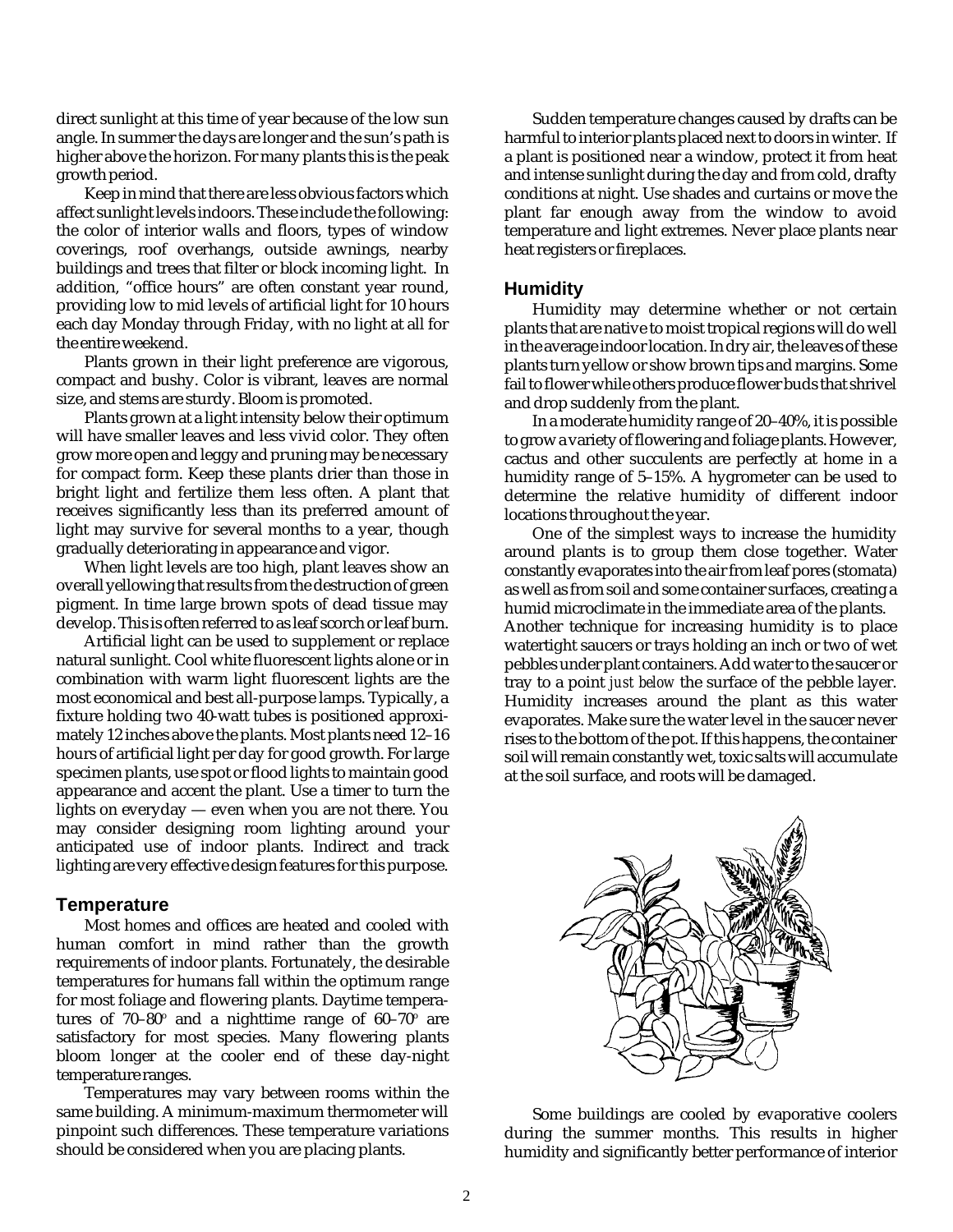plants from June into September. However, air conditioners tend to make indoor air drier during the summer cooling season.

Cool mist vaporizers or room humidifiers are an effective means of adding moisture to the air. In a home environment sensitive plants can be grown in more naturally humid rooms such as the kitchen, bathroom or laundry room. Many small indoor plant species thrive in the humid environment of a terrarium.

#### **Soil**

A wide range of commercial potting soils for interior plants is available. They vary in price, ingredients, and physical and chemical characteristics. It may be necessary to try several before you find one that gives good results under your conditions. The following points should help make the selection process easier.

Good drainage with adequate water retention is essential. A few rocks in the bottom of the pot is NOT a substitute for a well-draining potting mix. A fine-textured heavy soil mix that holds too much water will suffocate plant roots. On the other hand, a light, coarse-textured potting soil that drains too quickly may not retain adequate water and nutrients for normal plant growth.

## **SOIL TYPES**



Almost all potting soils include two or more ingredients such as peat to hold water, perlite to give aeration, and bark or vermiculite to hold nutrients. These should be thoroughly and uniformly mixed for good root growth. It is quite common for soil mixes to slowly "shrink" over time, due to decomposition of organic components as well as settling. The net result is typically an increase in water holding, with a decrease in aeration (usually referred to as "souring"). Mixing in new medium periodically will freshen the pot. To do this, gently remove the entire plant, add new soil at the bottom, rough up the sides and top of the original root ball, then replace your plant, firming new soil onto surface.

Normal garden soils are not recommended for indoor plants. Besides questionable water and nutrient-holding characteristics in containers, they may contain insect eggs, weed seeds and disease organisms.

#### **Water**

Watering indoor plants is widely misunderstood. Improper watering is the underlying cause of many plant problems. There are several basic points to consider:

- Plants with large or very thin leaves and those with fine surface roots usually require more frequent watering than succulent plants with fleshy leaves and stems that are able to store water internally.
- 2. In a warm, dry, sunny location, plants need more frequent watering than they do in cool, low-light situations. Likewise, the same plant in summer will use more water than in winter.
- 3. A large plant in a small pot will need water more often than a small plant in a large pot.
- 4. Flowering plants and rapidly-growing plants dry out more quickly than those in a resting stage.
- 5. Different soil mixes require different watering schedules. Heavy fine-textured potting media and those that contain a lot of peat moss hold more moisture than loose, porous mixtures of bark, sand and perlite.
- 6. Water evaporates rapidly from the sides of an untreated porous clay pot, but not at all from plastic or glazed ceramic containers. In either case, scheduling will be affected.
- 7. Water thoroughly every time you water a plant. Apply enough water to moisten the entire soil volume, plus a little extra to move soluble salts out of the container.
- 8. If the soil mix dries out so that it is difficult to wet again, immerse the pot up to the rim in a bucket of water. Leave it submerged for several hours, then let it drain thoroughly. This will also help to eliminate any soil-borne pests.
- 9. Another very good way to re-wet excessively dry soils is to add a small amount of liquid dish washing detergent in water, two or three drops in a gallon, and water the plant slowly until the soil is wet.

Indoor plants are usually placed in saucers to hold excess water that drains from the bottom of the pot. If the plant is left standing in this water, the moisture will be reabsorbed into the pot. This results in root rot, salt injury, and generally poor plant performance. To prevent the problem, discard any water in the saucer after each soaking, or elevate the base of the container above the level of drainage water. One way to do this is to spread a layer of gravel in the bottom of the saucer deep enough to keep the bottom of the container out of the water.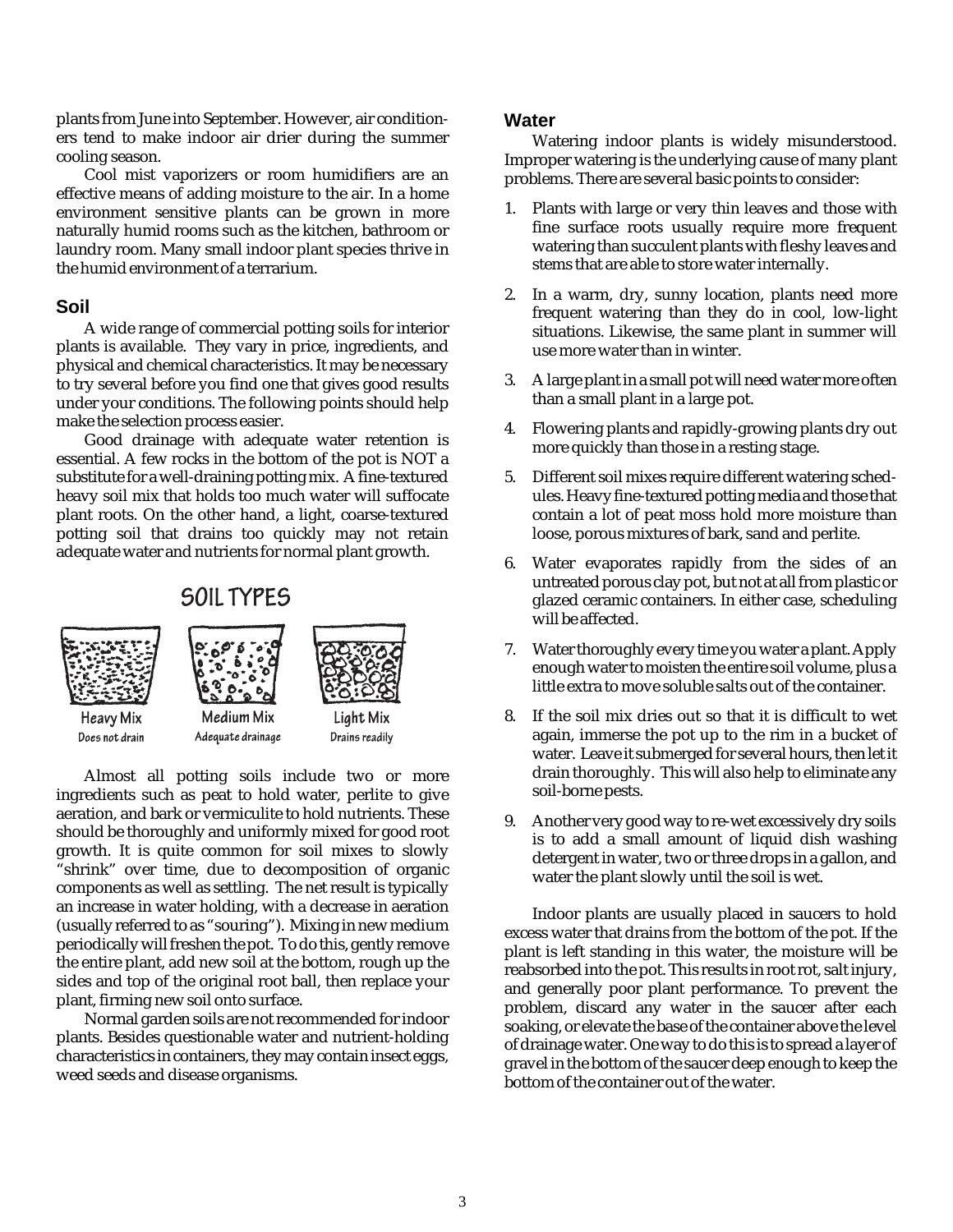

Mulch is often spread on top of the soil in a container plant. Mulch serves to reduce evaporation, prevents soil compaction, and is attractive. However, it can also prevent the soil from drying out, and can significantly affect the watering schedule. If your plants have a layer of bark mulch (or for succulents, gravel) on them, they will need to be watered far less often.

The feel of the soil should be one guide in watering indoor plants. When the top inch of the soil in containers up to 8–10 inches in diameter feels dry, the plant probably needs watering. For smaller containers, the top ½ inch will indicate the time to water. Cacti and succulents can go without water for longer periods. Many interior plants that are not given artificial light go into a resting stage during the short cool days of winter. During this season frequency of watering should be reduced.

Using simple moisture meters, available at most garden center and nursery outlets, is a very good way to get a general idea of the moisture level in the center and lower part of the container soil mix.

You can also watch the plant itself for signs of over-or underwatering. Plant symptoms of these problems are described in the Problem Diagnosis chart on page 7.

#### **Fertilizer**

Fertilizers for indoor plants should contain nitrogen, phosphorus and potassium. The analysis is printed on the label and indicates the percent by weight of each nutrient in the formulation (i.e., 5-10-5). The first number represents nitrogen (N), the second phosphorus (P<sub>2</sub>O<sub>5</sub>), and the third potassium ( $\mathrm{K}_2\mathrm{O}$ ). Most plants grow vigorously with a 1-1-1 ratio (i.e., 20-20-20) fertilizer. However, you may want to increase the amount of nitrogen for a non-flowering plant.

Water-soluble fertilizers need to be measured and dissolved in water at each feeding. Granular, pill, and slow release forms are convenient for indoor gardeners. They slowly dissolve in the soil and are good for several months. Regardless of the analysis and formulation, always read and follow manufacturers' rate of application directions. Keeping records on the kitchen calendar will minimize mistakes.

Observation will guide you in determining your plant's fertilizer needs. As a rule, applications should be more frequent when the plants are in a growth stage. This is usually in the spring and summer when sun light intensity increases and the warm days are longer. During the short days of winter, many indoor plants that receive little or no artificial light enter a resting stage. Plants from some arid regions actually rest during the hot summer months and grow and flower during the cooler winter months. During any rest period, it's best to give plants little, if any, fertilizer.

Plants that have just been transplanted or repotted will obtain sufficient nutrients from the fresh potting soil for at least 4–8 weeks. They do not require supplemental fertilizer during this time.

#### **Containers**

There are several points to consider when selecting a container for an indoor plant. Container size and shape are particularly important. A plant will not thrive in a pot that is too large or too small. As a rule, the diameter of the pot should be about one-third the height of the plant from the top of the foliage to the soil line. Plants with shallow roots (like cacti) grow best in shallow containers. Deeprooted plants need more room to grow and require a taller container.



Indoor plant containers are made of many materials, but clay and plastic are most widely used. Untreated clay pots allow moisture to evaporate from the soil through the sides of the container. This promotes soil aeration and healthy roots. On the other hand, the soil dries faster and plants need watering more often in porous clay pots than in most other types of containers. Plastic pots retain moisture longer. It's important, therefore, to ensure good drainage in the soil mix and to avoid over-watering. Plastic pots are also easier to clean, more durable, lighter in weight, and generally less expensive than clay containers. Subirrigation (self-watering) containers usually consist of a double-walled pot with a water reservoir that is filled infrequently. When properly managed, they minimize moisture stress in interior plantings, and may reduce maintenance time and cost.

The most important characteristic of an indoor plant container is that it have one or more drainage holes. This permits rapid escape of drainage water, leaching of excess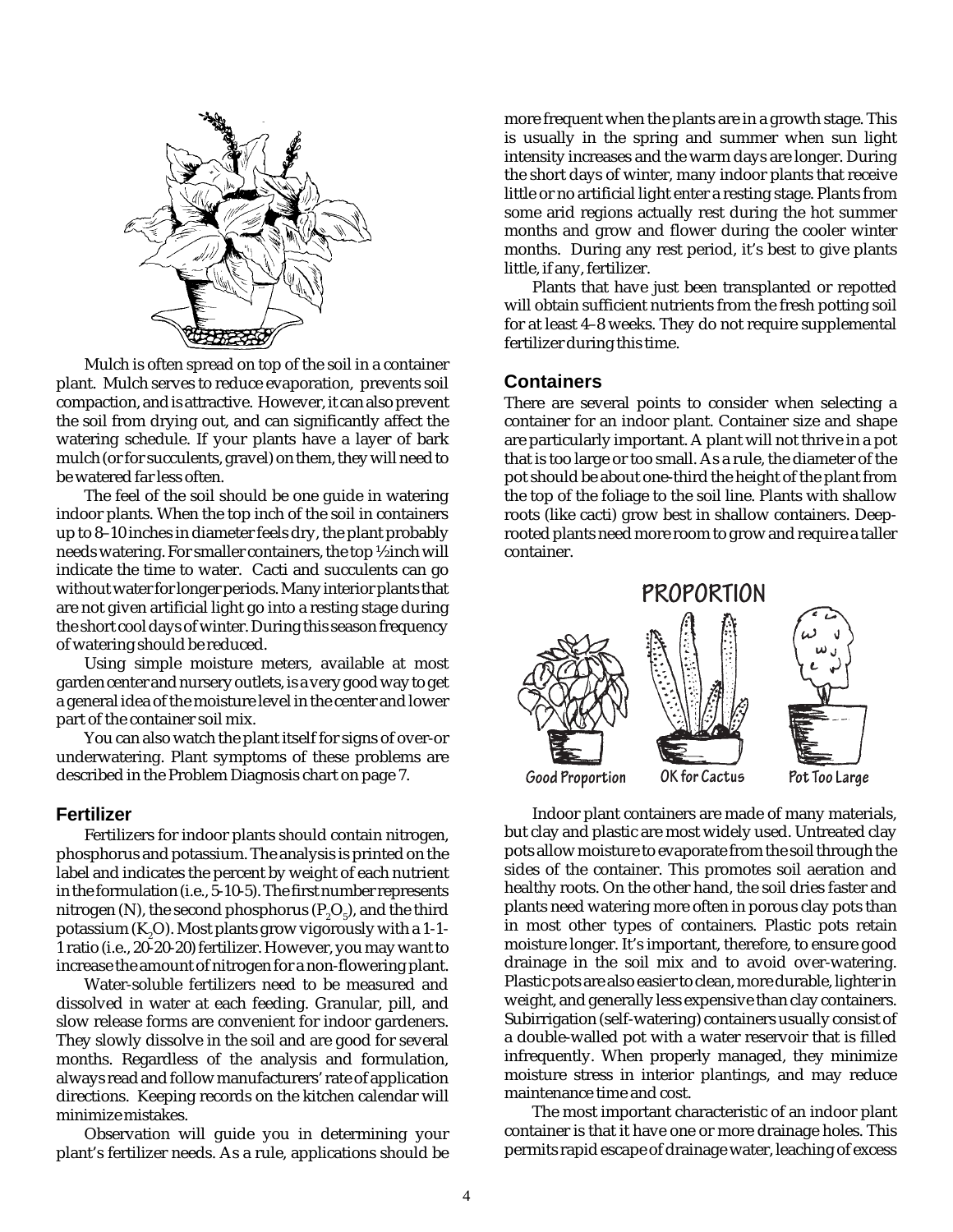salts, and re-entry of air into larger pore spaces in the lower soil. Plants grown in containers that have no drainage holes are easily injured or killed by overwatering. Pots sitting in trays to catch water should be situated above the water level. Production pots that are installed into decorative planters can sit on a layer of gravel or sand to facilitate drainage beyond the root ball.

# PRODUCTION POT INSIDE DECORATIVE CONTAINER



The design of pots or containers can influence the soil characteristics, particularly drainage. A tall thin container has a layer of wetted soil at the bottom, and a large volume of aerated soil. All other things being equal, a shorter, wider container, with the same soil mix, will also have a layer of wetted soil at the bottom, but much less aerated soil. A layer of gravel in the bottom of a container does NOT improve drainage of the soil mix — it just reduces the volume of soil within the pot.



Height of perched water table in 3 pots with same soil mix

#### **Grooming**

The leaves of indoor plants can become coated with a heavy layer of dust in a surprisingly short time. This dust and grime interferes with normal leaf functions and makes the plant less attractive. Use a soft cloth or sponge moistened with warm water to clean both upper and lower leaf surfaces at least every two or three months. Disposable

baby wipes without lanolin also work well for this. Plants that are small enough to move into the shower or outdoors onto the patio in warm weather for a mild soapy wash (hand dish type only!) and rinse will be healthier and less prone to insect problems.



Plant leaf-shine materials should be avoided. They attract dust, reduce light available to leaves, and can be toxic to the plant by blocking the stomata on leaf surfaces.

Plants should be turned regularly if possible to expose all sides to light coming from one direction. This encourages a more uniform shape. Remove yellow or discolored foliage as it develops. Dried brown leaf tips and margins may be trimmed back to green tissue with scissors. Follow the shape of the leaf when making these cuts to maintain natural appearance.

#### **Moving Plants Indoors Or Outdoors**

Houseplants can spend the warm months outdoors. Let them adjust them slowly, and do not put them into full sun during the hottest months. Light shade such as that under most trees, or under overhangs or ramadas is best. This outdoor "vacation" in the fresh air and higher light means that watering will have to be more frequent, particularly in dry climates. Be gentle when watering. Avoid high streams from garden hoses that can slosh soil from the pots.

When you bring plants back into the house, check carefully for insects, soil pests, or other potential problems that will most certainly multiply in the warm interior environment. Trim off dead or dying leaves, spent flowers, and debris. Wash all surfaces with soapy water to remove egg cases and very small insects. Soak the pot to the rim in a bucket of water as described above to eliminate any soil pests.

#### **Cultural And Environmental Problems**

Plants that are yellowing, producing small or misshapen leaves, or exhibiting other symptoms may be reacting to cultural mismanagement. Pests and diseases are more apt to attack plants that are stressed from too little water (or too much), inappropriate light levels, or other aspects of their environment. The table on page 7 will help to identify the causes of many symptoms.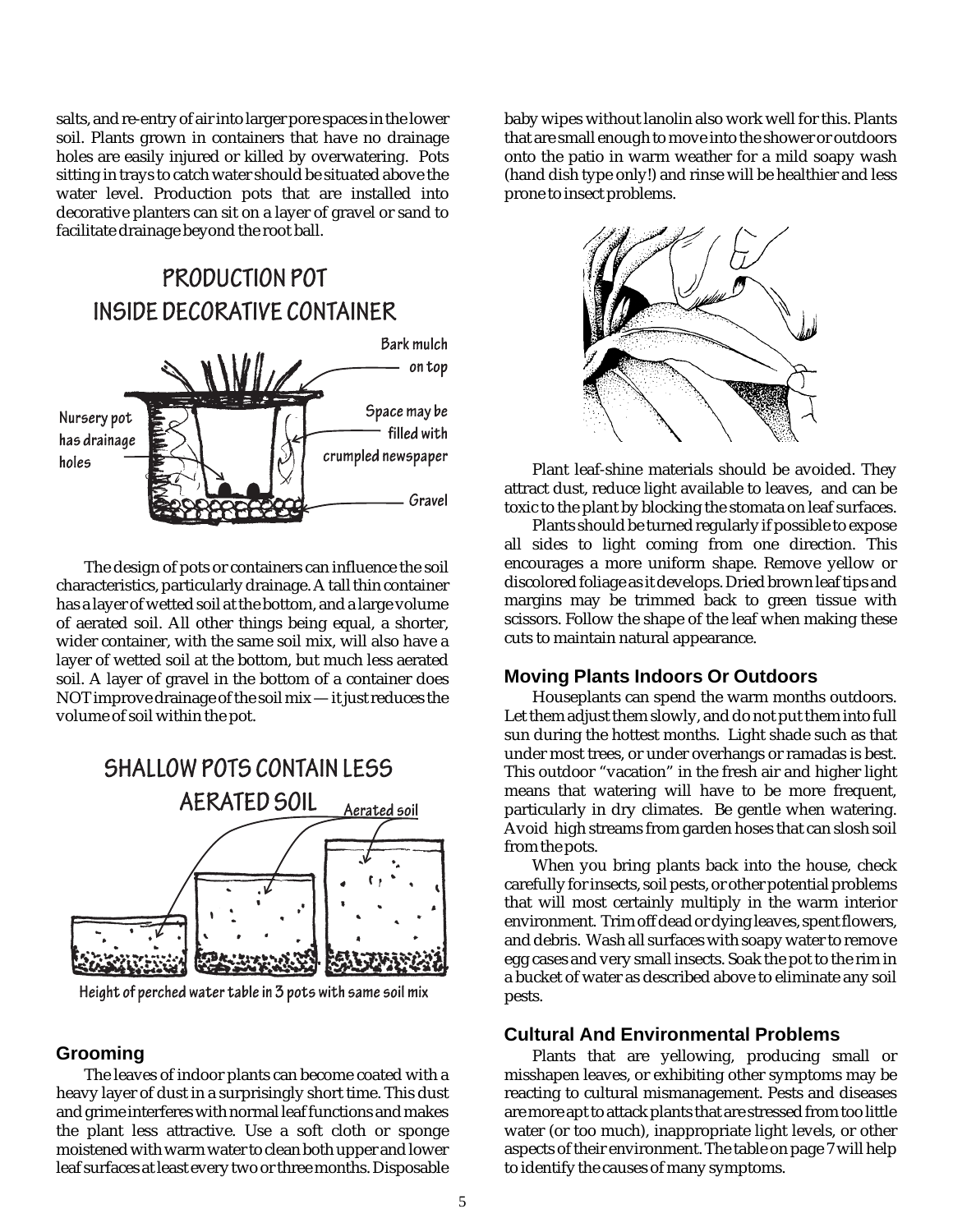# **Indoor Plants for Low, Medium and High Light Locations**

### **Low Light (25–75 fc)**

*Aglaonema commutatum* — Silver Evergreen (several varieties) *Aglaonema modestum* — Chinese Evergreen *Aspidistra elatior* — Cast-Iron Plant *Aspidistra elatior* 'Variegata' — Variegated Cast-Iron Plant *Chamaedorea elegans* — Parlor Palm *Chamaedorea elegans* 'Bella' — Neanthe Bella Palm *Dracaena deremensis* 'Janet Craig'— Janet Craig *Epipremnum aureum* — Golden Pothos *Epipremnum aureum* 'Marble Queen' — Marble Queen Pothos *Sansevieria trifasciata* — Snake Plant (several varieties)

#### **Medium Light (75–150 fc)**

*Aechmea fasciata* — Silver Vase *Aglaonema commutatum* 'White Rajah' — White Rajah Aglaonema *Asparagus densiflorus* 'Myers' — Plume Asparagus *Asparagus densiflorus* 'Sprengeri' — Sprengeri Asparagus *Asparagus setaceus* — Fern Asparagus *Aucuba japonica* 'Variegata' — Gold-Dust Plant *Brassaia actinophylla*\* — Schefflera *Brassaia arboricola*\* — Dwarf Schefflera *Chamaedorea erumpens*\* — Bamboo Palm *Chlorophytum comosum* 'Variegatum' — Spider Plant *Cissus rhombifolia* — Grape Ivy *Dieffenbachia amoena* — Giant Dumbcane (several varieties) *Dieffenbachia maculata* — Spotted Dumbcane (several varieties) *Dizygotheca elegantissima* — False Aralia *Dracaena deremensis* 'Warneckii'\* — Striped Dracaena *Dracaena fragrans* 'Massangeana'\* — Corn Plant *Dracaena godseffiana*\* — Gold-Dust Dracaena *Dracaena marginata*\* — Red-Margined Dracaena *Dracaena sanderana*\* — Ribbon Plant *Fatsia japonica* — Japanese Fatsia *Ficus benjamina* — Weeping Fig *Ficus elastica* — India Rubber Plant (several varieties) *Ficus lyrata* — Fiddleleaf Fig *Ficus retusa* — Indian Laurel *Gynura aurantiaca* — Velvet Plant

*Hedera helix* & cvs. — English Ivy *Howea forsterana* — Kentia Palm *Maranta leuconeura erythroneura* — Red-veined Prayer Plant *Nephrolepis exatata* — Boston Fern (several varieties) *Pandanus veitchii* — Variegated Screw Pine *Peperomia caperata*\* — Emerald Ripple Peperomia *Peperomia obtusifolia* — Oval-leaf Peperomia (several varieties) *Philodendron bipennifolium*\* — Fiddle-leaf Philodendron *Philodendron scandens*\* — Heart-leaf Philodendron *Philodendron selloum* — Tree Philodendron *Pilea cadierei* — Aluminum Plant *Pilea involucrata* — Friendship Plant *Plectranthus australis\** — Swedish Ivy *Polyscias balfouriana* 'Marginata' — Variegated Balfour Aralia *Saintpaulia* sp., hybrids & cvs. — African Violet *Spathiphyllum* 'Clevelandii' — Cleveland Peace Lily *Spathiphyllum* 'Mauna Loa' — Mauna Loa Peace Lily *Syngonium podophyllum* — Nephthytis (several varieties) *Tradescantia fluminensis* — Inch Plant *Zebrina pendula* — Wandering Jew

\* may also be conditioned to grow in low light

#### **High Light (150–1000 fc)**

*Aloe barbadensis* — Aloe Vera *Alternanthera ficoidea* — Joseph's Coat *Araucaria heterophylla* — Norfolk Island Pine *Beaucarnea recurvata* — Ponytail Palm *Cissus antarctica*\*\* — Kangaroo Vine *Coleus blumei* — Coleus *Crassula argentea* — Jade Plant *Chrysalidocarpus lutescens* — Areca Palm *Euphorbia* species *Fatshedera lizei*\*\* — Botanical Wonder *Hibiscus Rosa-sinensis* — Chinese Hibiscus *Hoya carnosa*\*\* — Wax Plant *Iresine lindenii* — Blood Leaf *Phoenix roebelenii* — Pygmy Date Palm *Podocarpus gracilior* — Weeping Podocarpus *Rhoeo spathacea* — Moses-in-the-Cradle *Sedum morganianum* — Burro's Tail Most succulents and cacti

<sup>\*\*</sup> may also be conditioned to grow in medium light